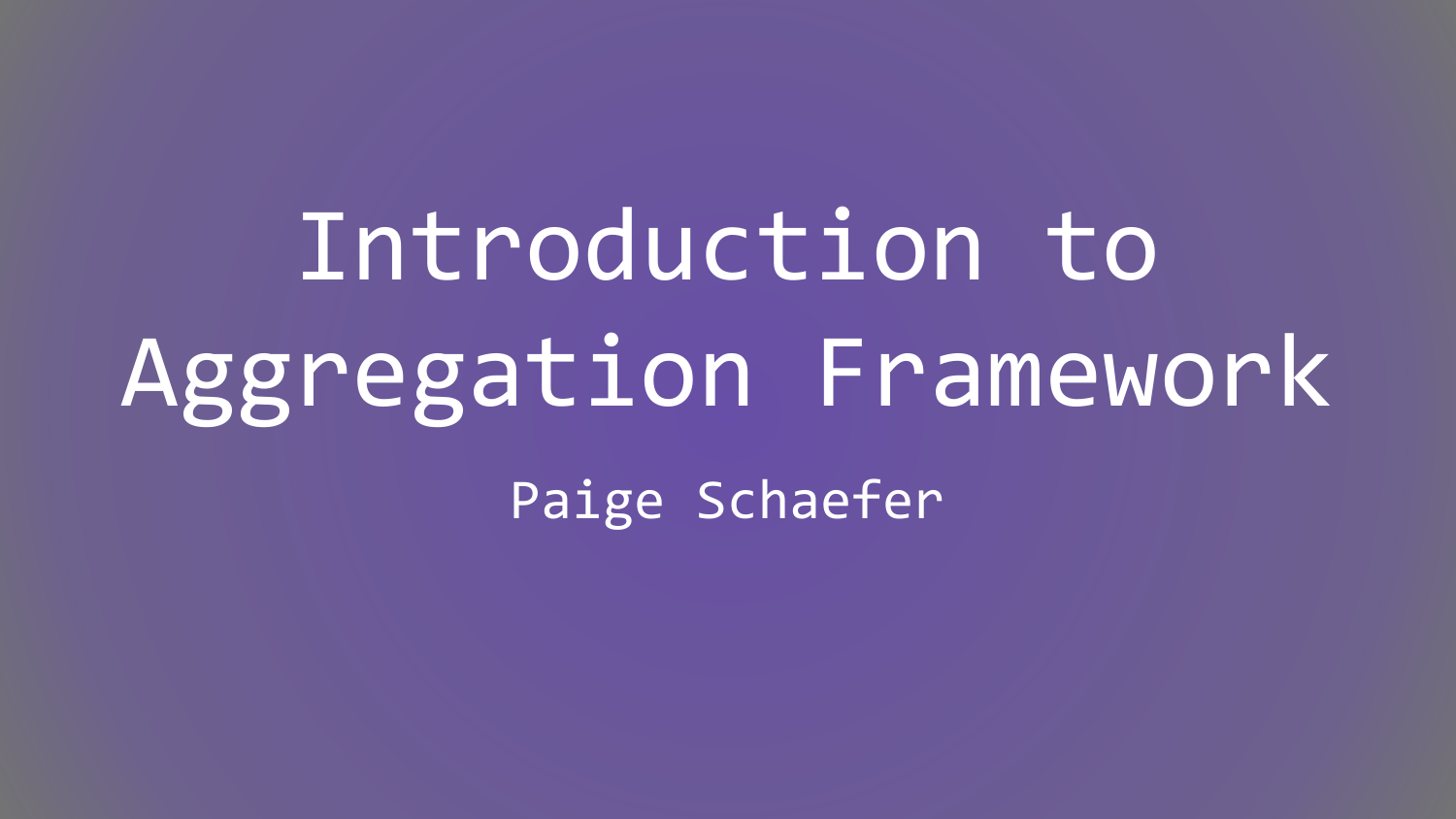### Aggregation Framework

What is Aggregation Framework?

A set of analytics tools within MongoDB that allow you to do analytics on documents in one or more collections

Based off the idea of a Pipeline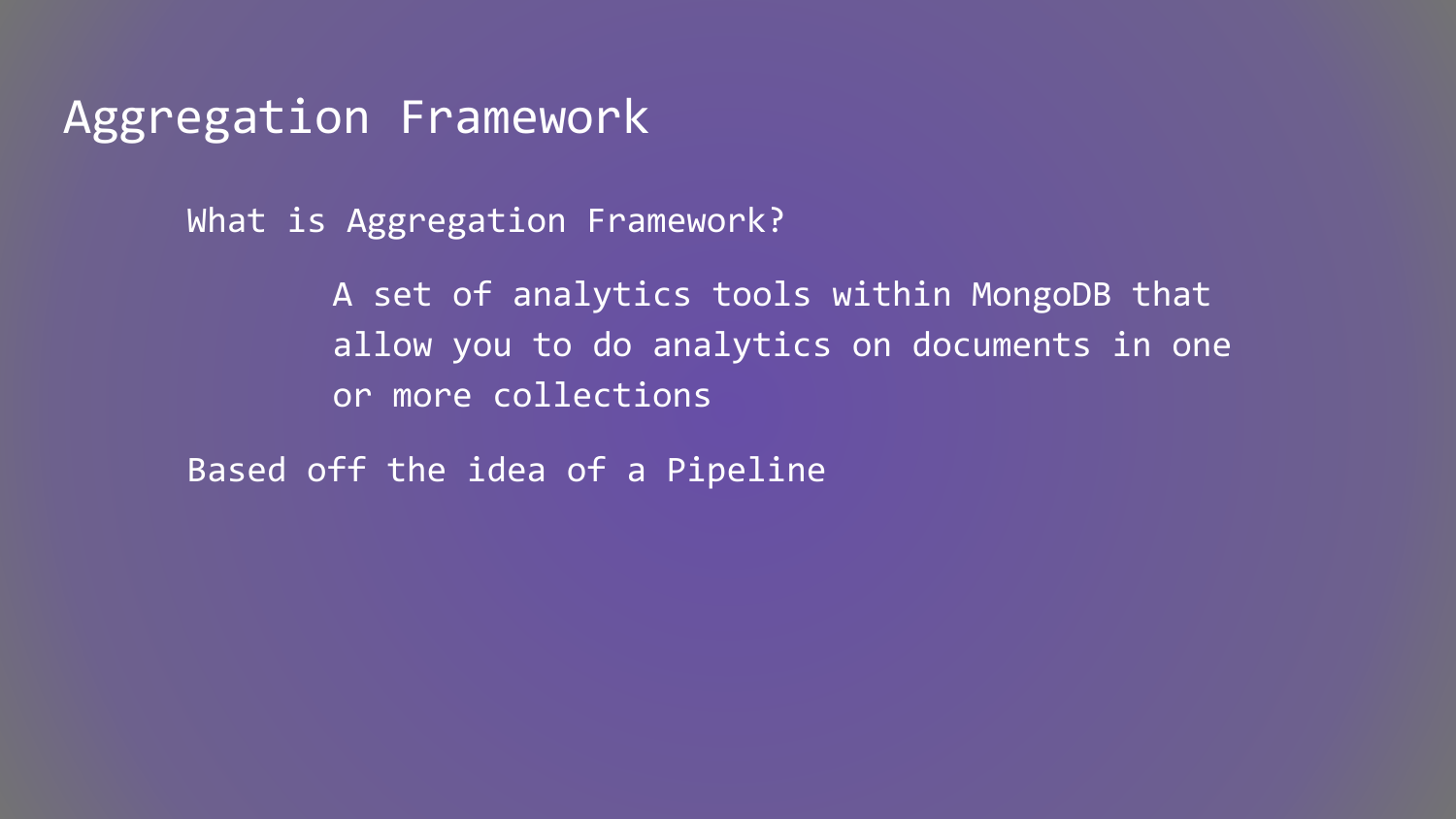## Pipelines

When input is taken from a MongoDB collection and pass the documents from that collection through one or more stages, each of which performs a different option on its inputs

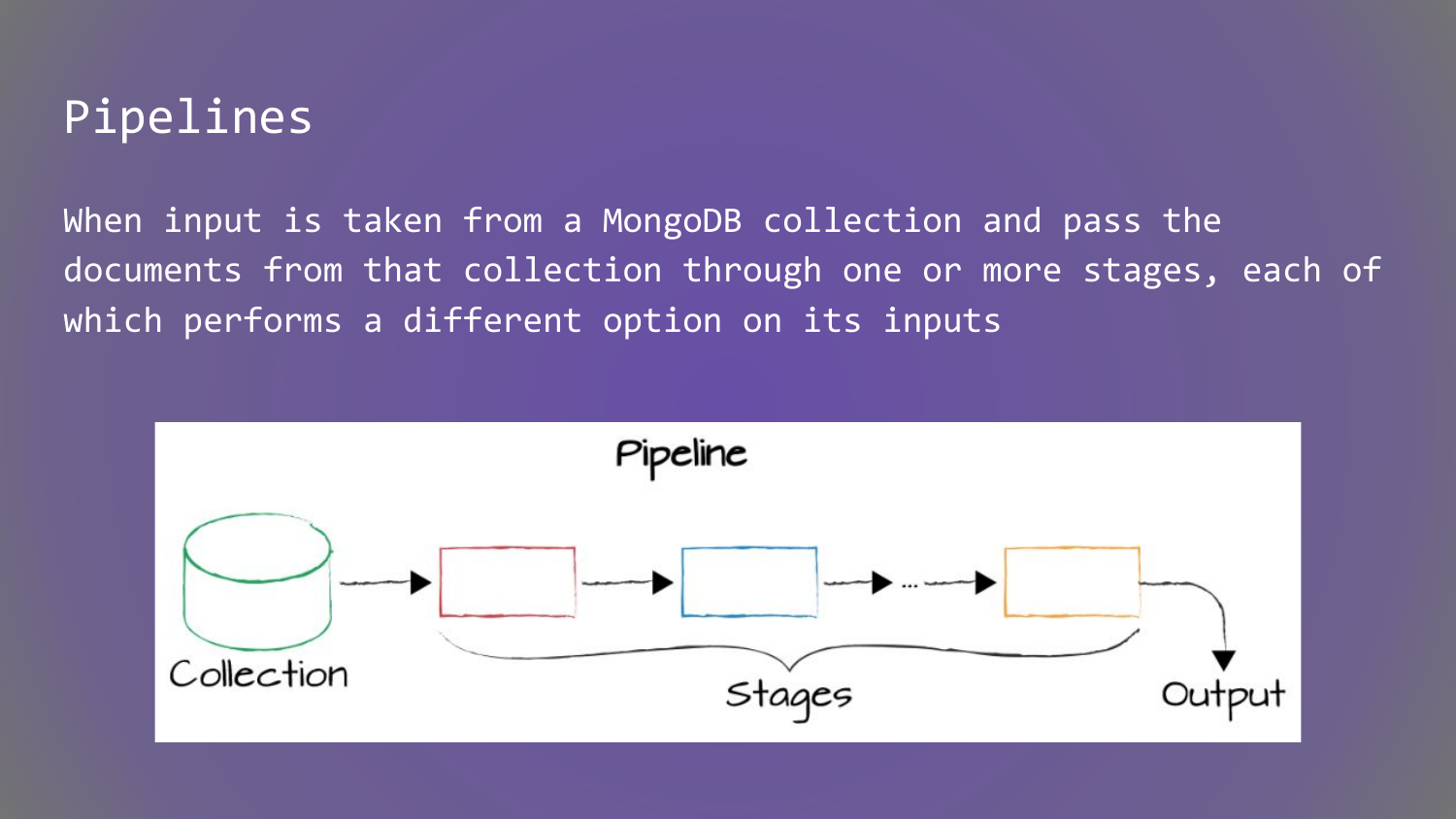### Stages of Pipelines

Each stage provides a set of knobs or tunables that we can control to parameterize the stage to perform whatever task we're interested in

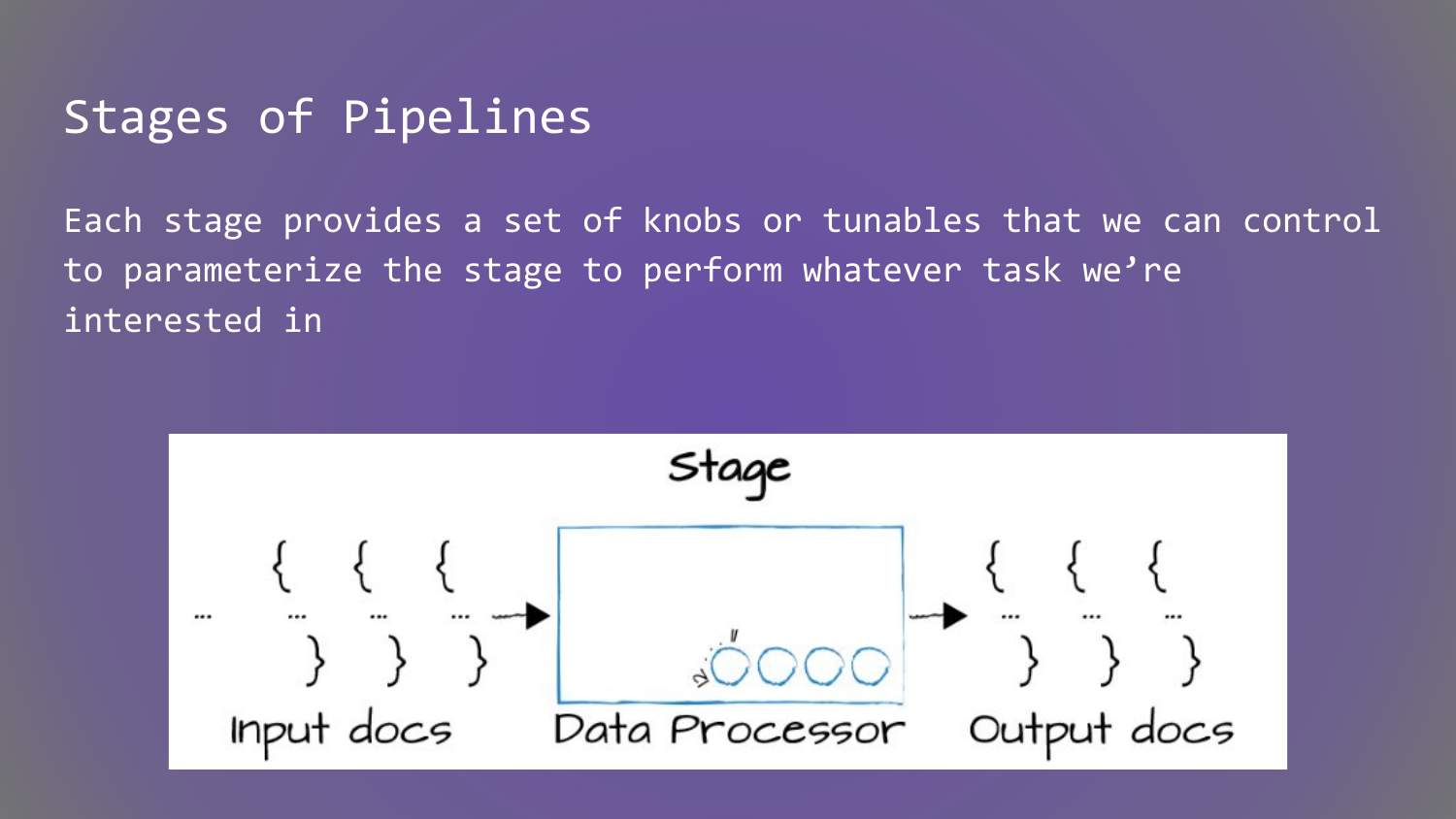```
 "id" : 2197,
 "round_code" : "c",
 "raised_amount" : 15000000,
 "raised_currency_code" : "USD",
 "funded_year" : 2008,
 "investments" : [
    {
    "company" : null, 
    "financial_org" : {
      "name" : "European Founders Fund",
    "permalink" : "european-founders-fund"
     },
    "person" : null 
    }
    \mathbf{I}}],
    "ipo" : {
      "valuation amount" :NumberLong("104000000000"),
      "valuation currency code" : "USD",
       "pub_year" : 2012,
      "pub month" : 5,
       "pub_day" : 18,
       "stock_symbol" : "NASDAQ:FB"
```
{

}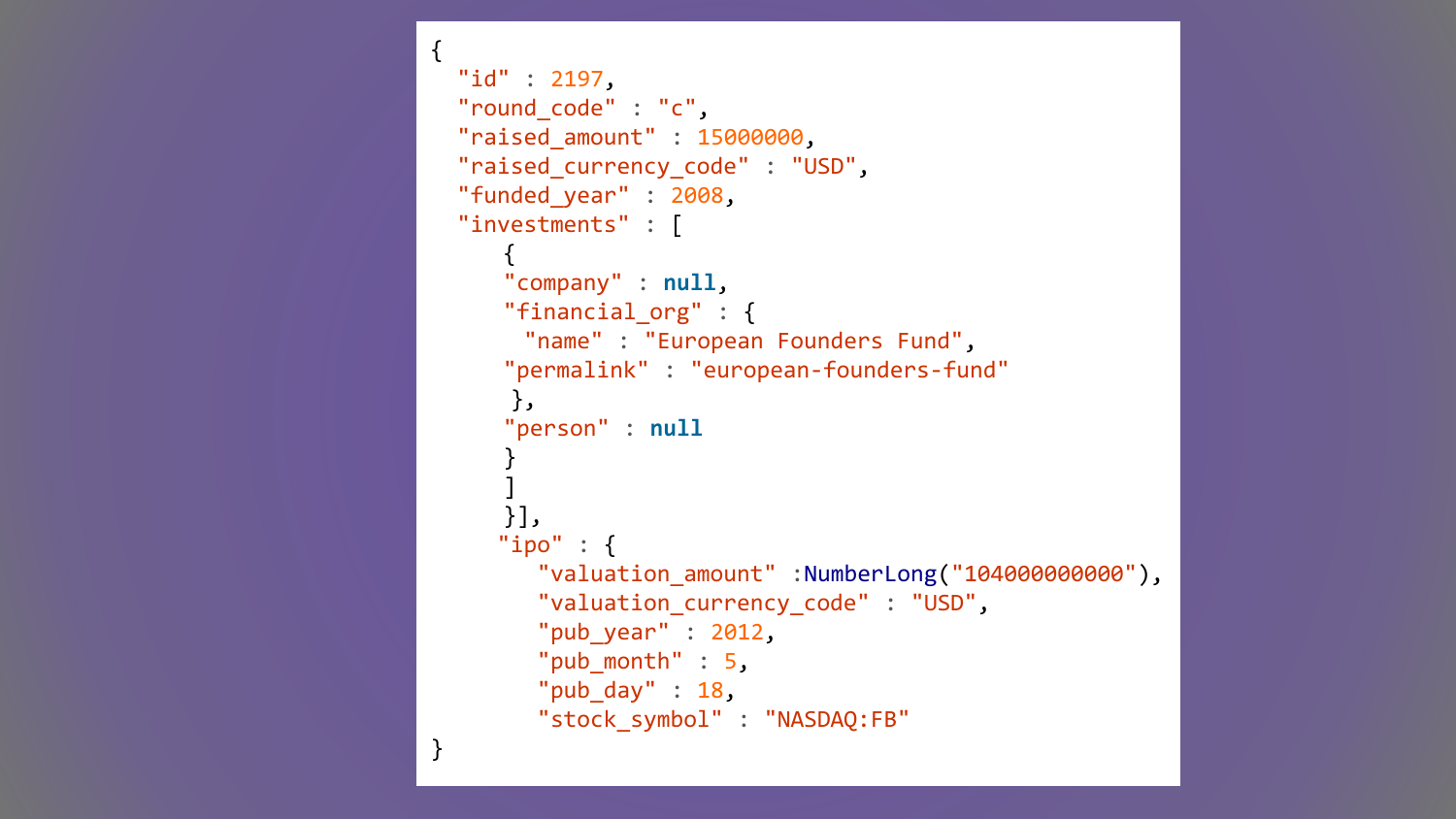## Example Part 1: Simple Filter with Project

…

db.companies.aggregate([ {\$match: {founded\_year: 2004}},

db.companies.find({founded\_year: 2004})

])

```
db.companies.aggregate([
       {$match: {founded_year: 2004}},
       {$project: {
```

```
 _id: 0,
  name: 1,
  founded_year: 1
 }}
```
{"name": "Digg", "founded\_year": 2004 } {"name": "Facebook", "founded\_year": 2004 } {"name": "AddThis", "founded\_year": 2004 } {"name": "Veoh", "founded\_year": 2004 } {"name": "Pando Networks", "founded\_year": 2004 } {"name": "Jobster", "founded\_year": 2004 } {"name": "AllPeers", "founded\_year": 2004 } {"name": "blinkx", "founded\_year": 2004 }

])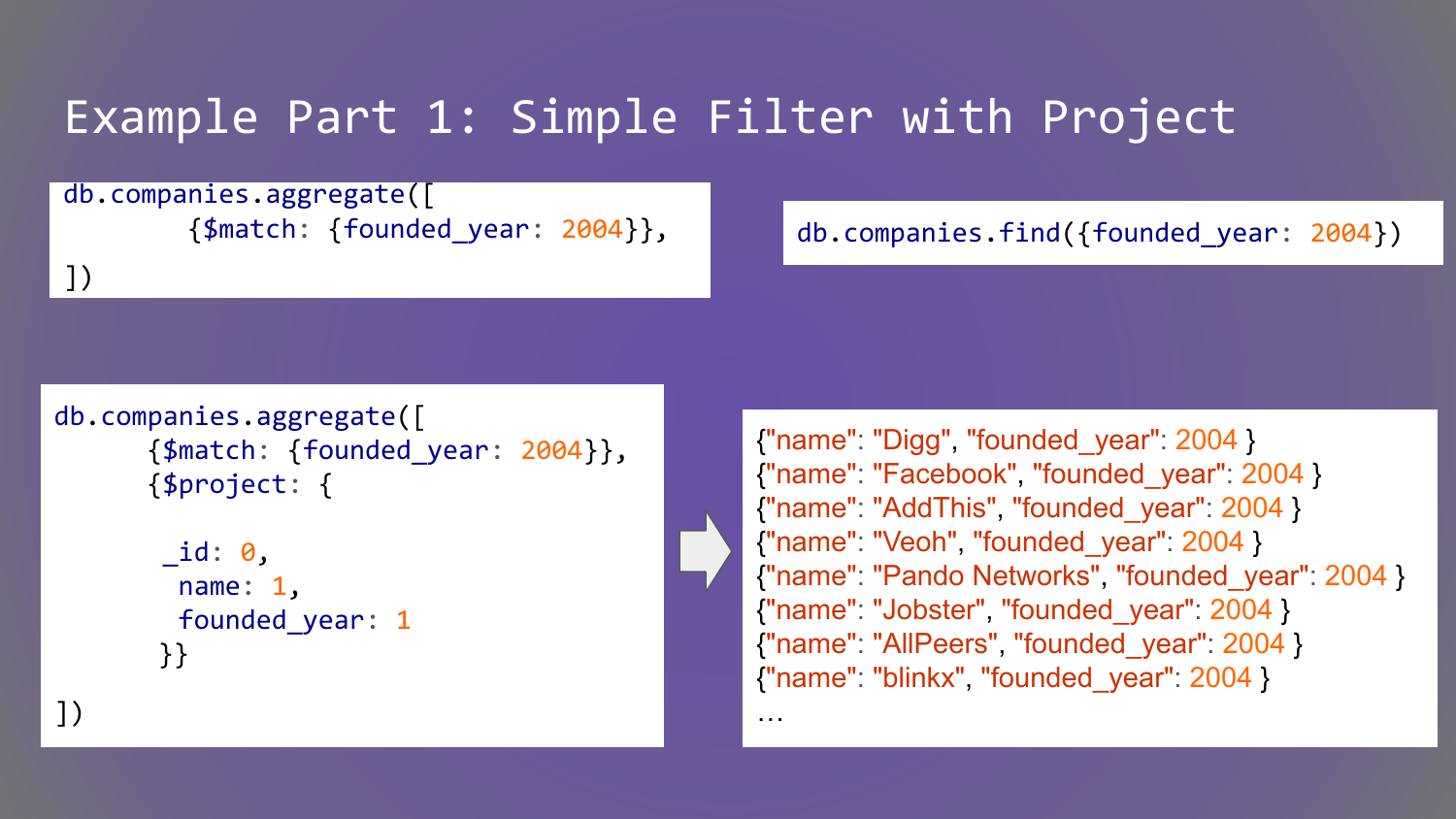## Example Part 2: Limit Stage

```
db.companies.aggregate([
       {$match: {founded_year: 2004}},
       {$limit: 5},
       {$project: {
           _id: 0,
           name: 1}} 
])
```

```
db.companies.aggregate([
       {$match: {founded_year: 2004}},
       {$project: {
           _id: 0,
            name: 1}},
       {$limit: 5}
])
```
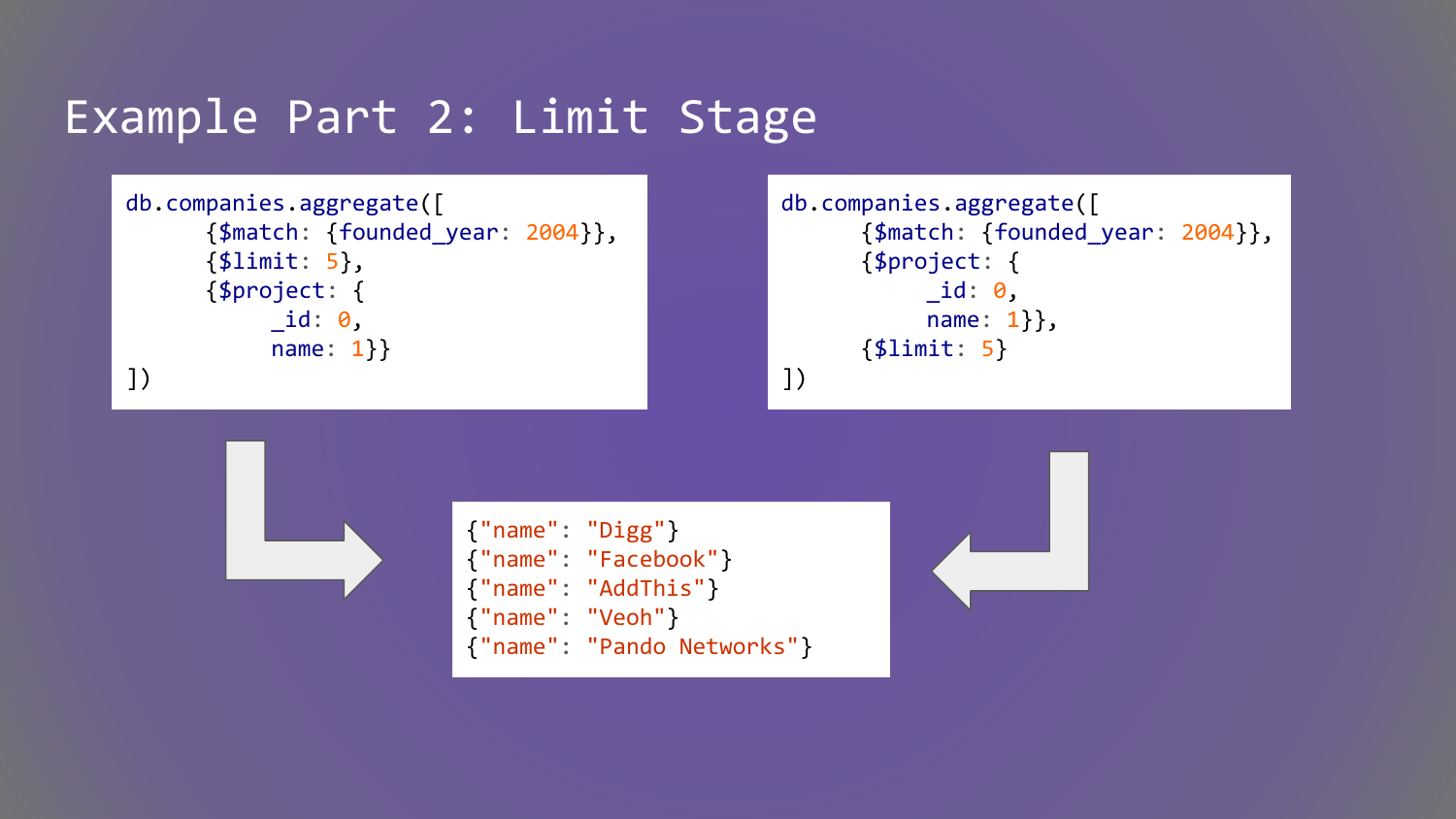### Example Part 3: Sort and Skip

```
db.companies.aggregate([
         { $match: { founded_year: 2004 } },
         { $sort: { name: 1} },
         { $limit: 5 },
         { $project: {
           _id: 0,
           name: 1}}, 
])
```

```
db.companies.aggregate([
       {$match: {founded_year: 2004}},
       {$sort: {name: 1}},
       {$skip: 10},
       {$limit: 5},
       {$project: {
           _id: 0,
           name: 1}}, 
])
```

```
{"name": "1915 Studios"}
{"name": "1Scan"}
{"name": "2GeeksinaLab"}
{"name": "2GeeksinaLab"}
{"name": "2threads"}
```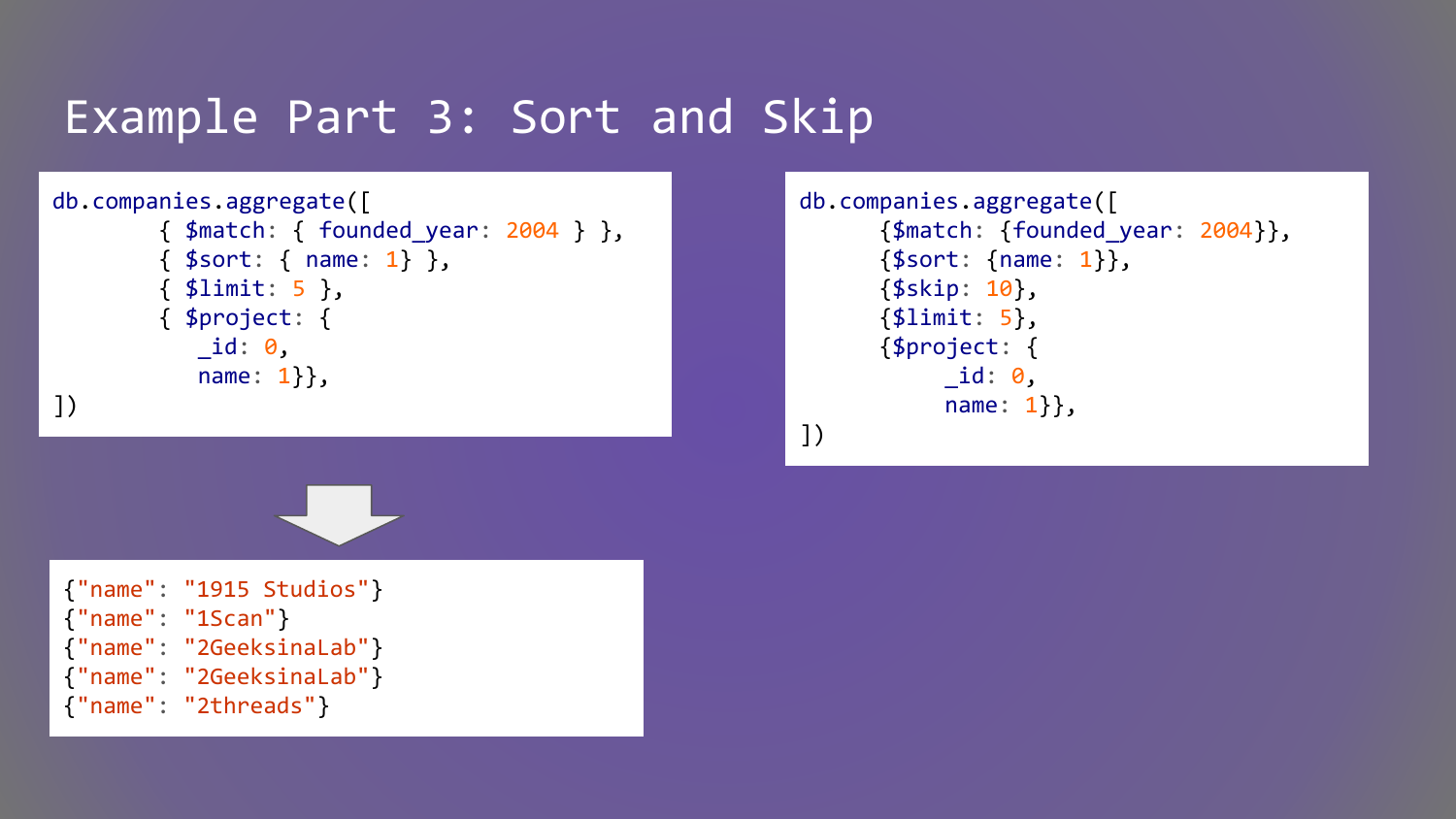### Expressions

- Boolean
- Set: allow us to work with arrays as sets
- Comparison: allow us to express different types of range filters
- Arithmetic
- String
- Array: allow us to manipulate arrays
- Variable: allow us to work with literals, expressions for parsing dates and conditional expressions
- Accumulators: allow us to calculate sums, descriptive statistics and many other types of values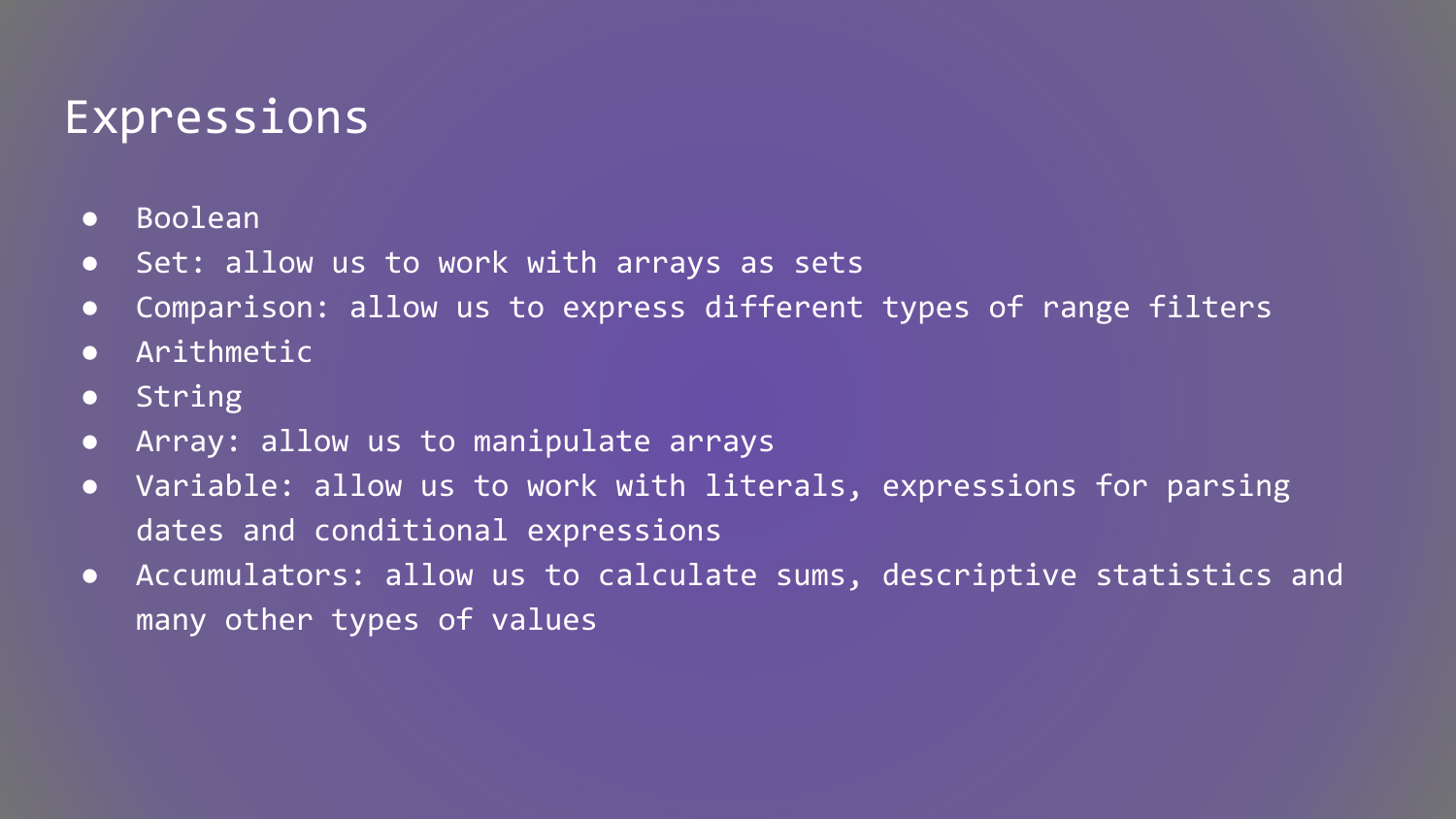# \$project

Types of reshaping operations that should be most common in the applications that you develop

```
db.companies.aggregate([
     {$match: {"funding_rounds.investments.financial_org.permalink": "greylock" }},
            {$project: {
                \_id: 0, name: 1,
                  ipo: "$ipo.pub_year",
                valuation: "$ipo.valuation amount",
                funders: "$funding rounds.investments.financial org.permalink"
       }}
     ])
```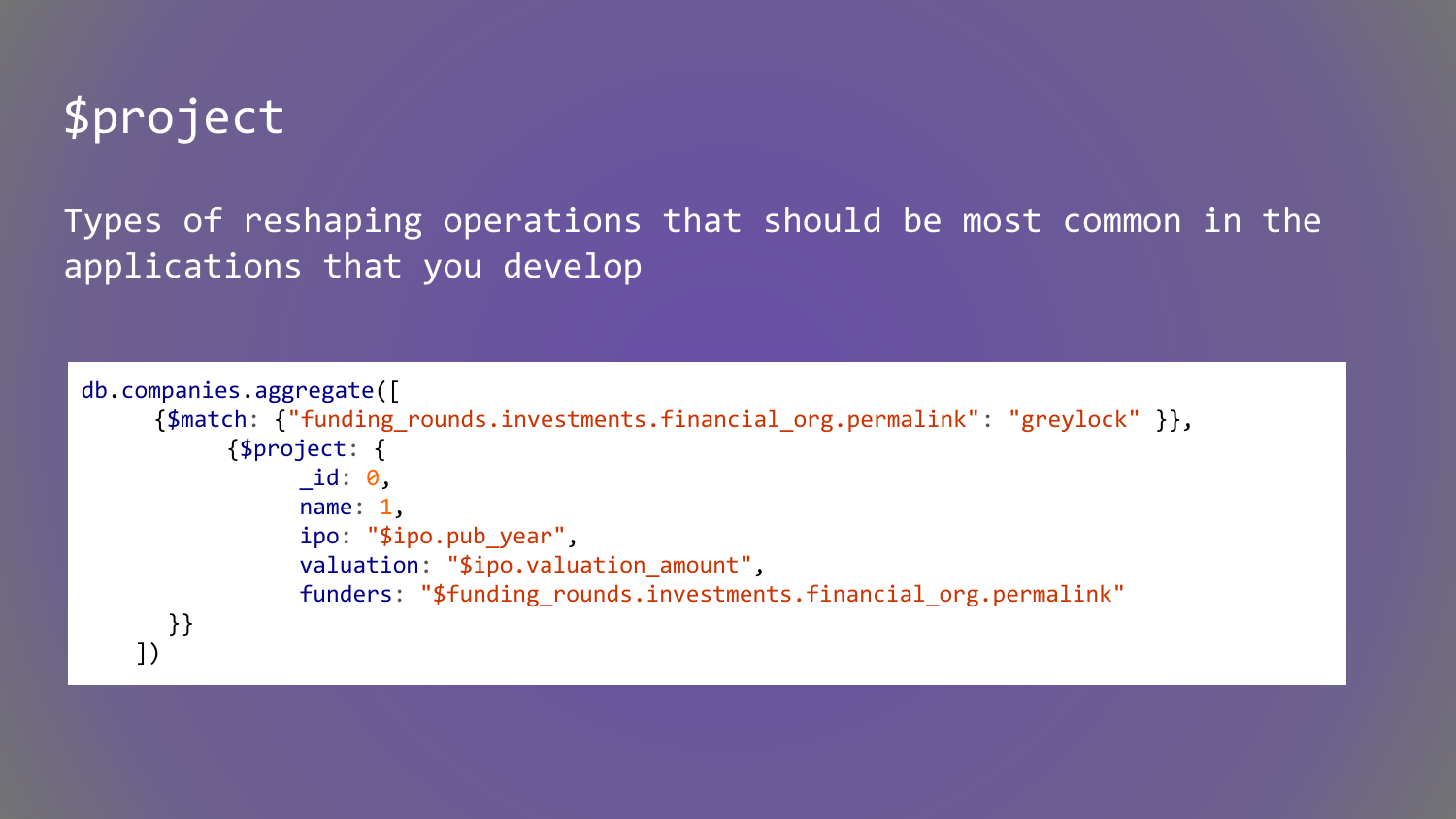```
"name" : "Digg"
,
 "funders" : 
[
    \Gamma "greylock"
,
         "Omidyar-network"
    ], [
 "greylock"
,
 "omidyar-network"
,
 "floodgate"
,
         "Sv-angel"
```
{

], [

 $\mathbf{I}$ 

 $\blacksquare$ 

}

```
 "highland-capital-partners"
,
 "greylock"
,
 "omidyar-network"
,
         "Svb-financial-group"
```

```
"name" : "Facebook"
,
"ipo" : 2012
,
"valuation" : NumberLong
("104000000000"),
"funders" : 
[
\blacksquare "Accel-partners"
      ], 
     \Box "greylock"
,
 "meritech-capital-partners"
,
 "founders-fund"
,
           "sv-angel"
         ], 
         ... 
     \Box"goldman-sachs",
          "Digital-sky-technologies-fo"
          ]]}
```
{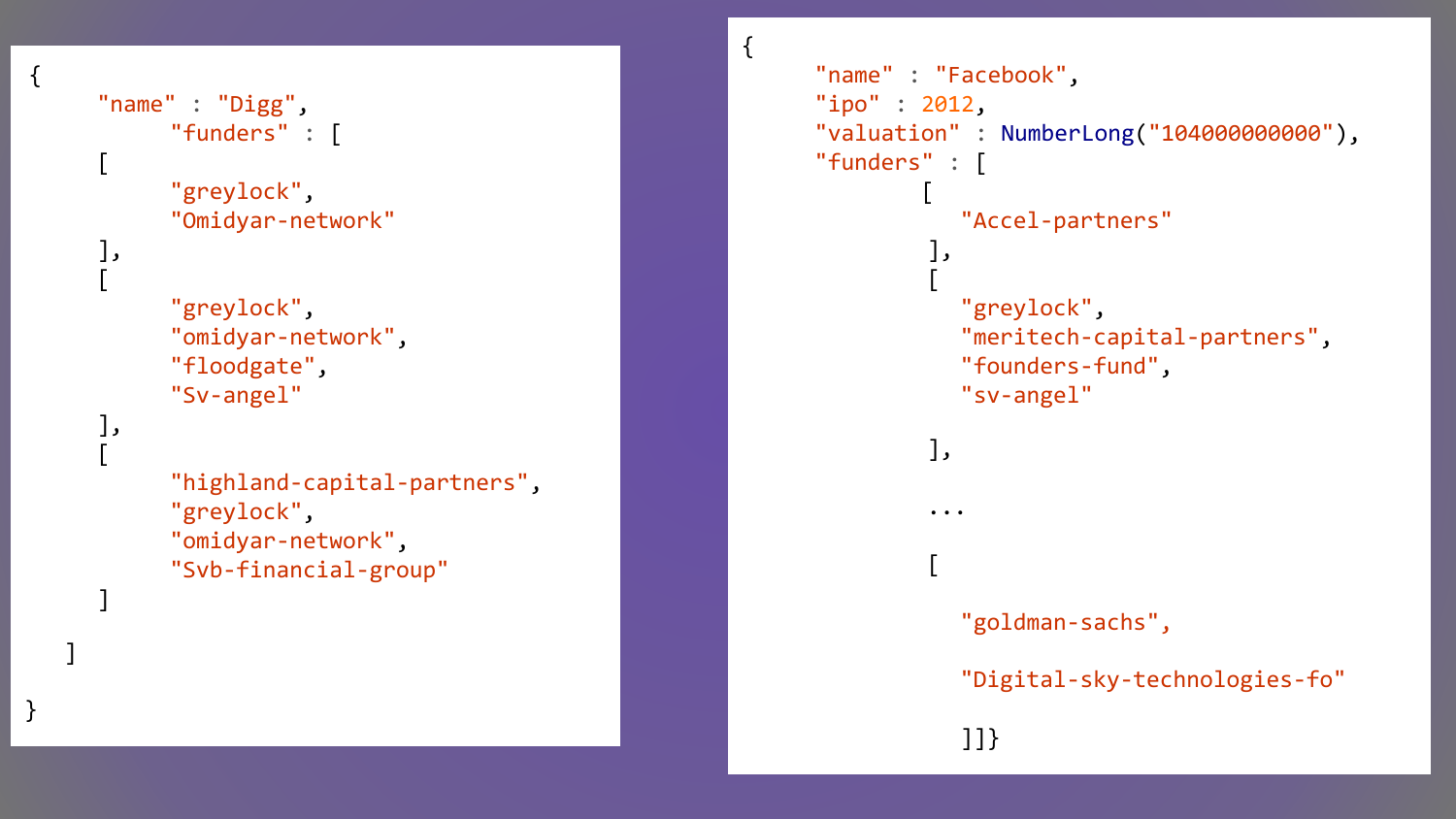Introduction to the Aggregation Framework SLIDE 2

- What is Aggregation Framework?
	- o A set of analytics tools within MongoDB that allow you to do analytics on documents in one or more collections
	- o Based on the concept of a pipeline
		- Pipeline: set of data processing elements connected in series, where the output of one element is the input of the next one

#### SLIDE 3

- Take input from a MongoDB collection and pass the documents from that collection through one or more stages, each of which performs a different option on its inputs
- Each stage takes as input whatever the stage before it produced as output
- The inputs and outputs for all stages are documents specifically a stream of documents
- Each stage has a specific job it does
	- o It expects a specific form of document and produces a specific output

#### SLIDE 4

- Takes in a stream of input documents one at a time, processes each document one at a time, and produces an output stream of documents on at a time
- Each stage provides a set of knobs or tunables, that we can control to parameterize the stage to perform whatever task we're interested in doing
- Tunables typically take the form of operators that will modify fields, perform arithmetic operations, reshape documents or do some sort of accumulation task

#### SLIDE 6

- Getting Started with Stages: Familiar Operators
	- o Match, Project, Sort, Skip and Limit Stages
- Example
	- o Simple Filter looking for all companies that were founded in 2004 **(PIC 1)**
		- Equivalent to find **(PIC 2)**
	- o Add a project stage to our pipeline to reduce the output to just a few fields per document **(PIC 3)**
	- o Aggregate method: method we call when we want to run an aggregation query
		- To aggregate we pass in an aggregation pipeline
			- o Pipeline is an array with documents as elements
			- o Each of the documents must stipulate a particular stage operator
	- o In example we have a pipeline that has two stages: a match stage for filtering and a project stage with which we're limiting the out to just two fields per document
		- The match stage filters against the collection and passes the resulting documents to the project stage one at a time
		- The project stage then performs its operation, reshaping the documents and passes the output out of the pipeline and back to us

#### SLIDE 7

- Extending a limit Stage
	- Limit our result set to five and then project out fields we want **(PIC 1)**
	- Limit our output to just the names of each company
	- Constructed pipeline to limit before the project stage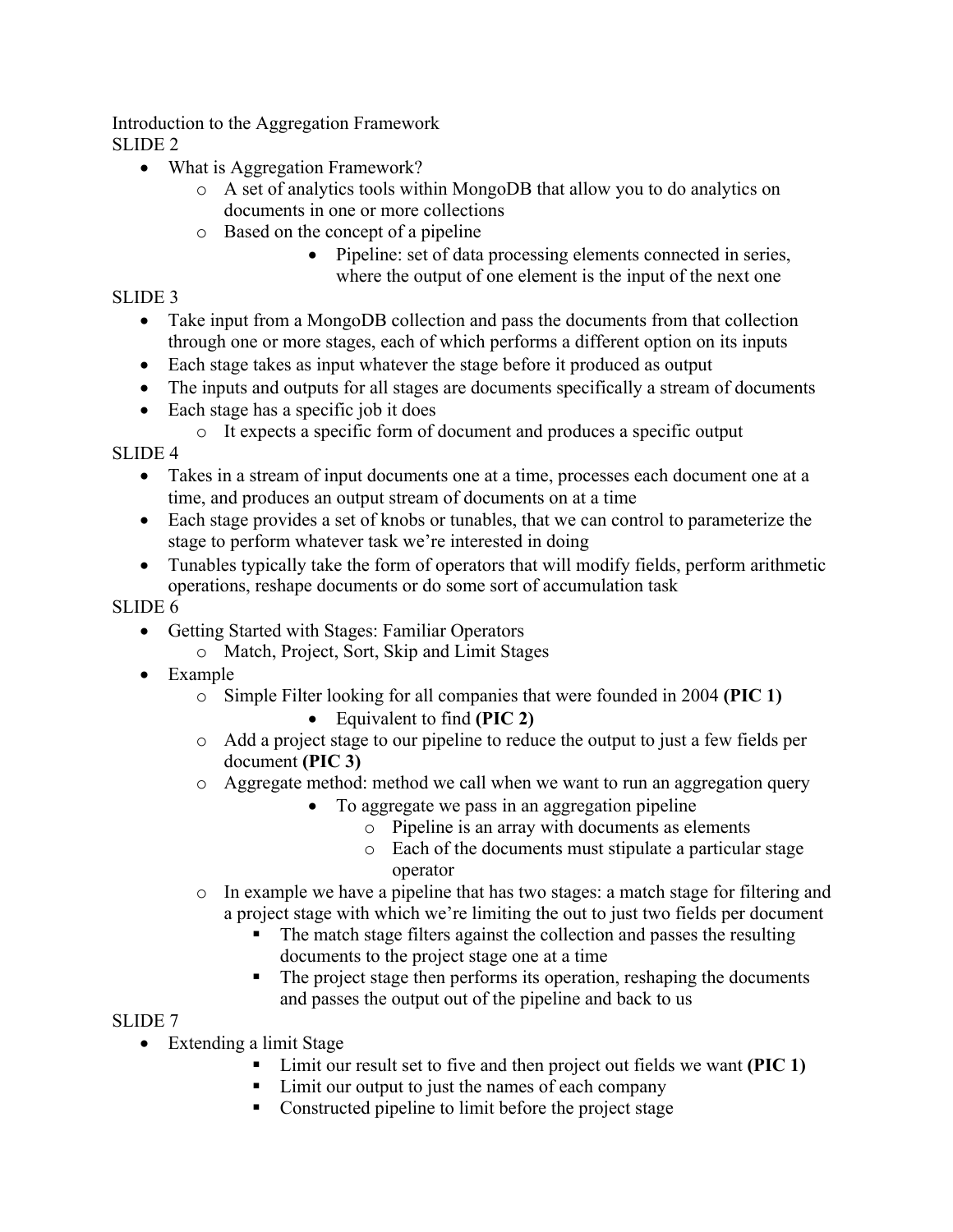- If we ran the project stage first and then the limit we would get same result but have to pass hundreds of documents through the project stage before finally limiting the results to 5
- Make sure to always consider the efficiency of your aggregation pipeline
	- o Ensure that you are limiting the number of documents that need to be passed on from one stage to another as you build your pipeline

#### SLIDE 8

- In last example we're only interested in the first five documents that match our query, regardless of how their sorted so its perfectly fine to limit second stage
- If order matters we'll need to sort before the limit stage
	- o In aggregate framework we specify sort as a stage within a pipeline as follows (name in ascending order)
- Adding a skip stage **(PIC 2)**
	- o Sort first, then skip the first 10 documents and again limit our result set to 5 documents
- Pipeline Review **(PIC 2)**
	- o Five Stages
		- Filtering the companies collection, looking only for documents where the "founded year" is 2004
		- Sorting based on the name in ascending order
		- Skipping the first 10 matches
		- Limiting our end results to 5
		- Pass those five documents on to the project stage where we reshape the documents such that our output documents contain just the company name

#### SLIDE 9

- *Boolean* expressions allow us to use AND, OR, and NOT expressions.
- *Set* expressions allow us to work with arrays as sets.
	- o In particular, we can get the intersection or union of two or more sets.
	- o We can also take the difference of two sets and perform a number of other set operations.
- *Comparison* expressions enable us to express many different types of range filters.
- *Arithmetic* expressions enable us to calculate the ceiling, floor, natural log, and log, as well as perform simple arithmetic operations like multiplication, division, addition, and subtraction.
	- o We can even do more complex operations, such as calculating the square root of a value.
- *String expressions allow us to concatenate, find substrings, and perform operations* having to do with case and text search operations.
- *Array* expressions provide a lot of power for manipulating arrays, including the ability to filter array elements, slice an array, or just take a range of values from a specific array.
- *Variable* expressions, which we won't dive into too deeply, allow us to work with literals, expressions for parsing date values, and conditional expressions.
- *Accumulators* provide the ability to calculate sums, descriptive statistics, and many other types of values.